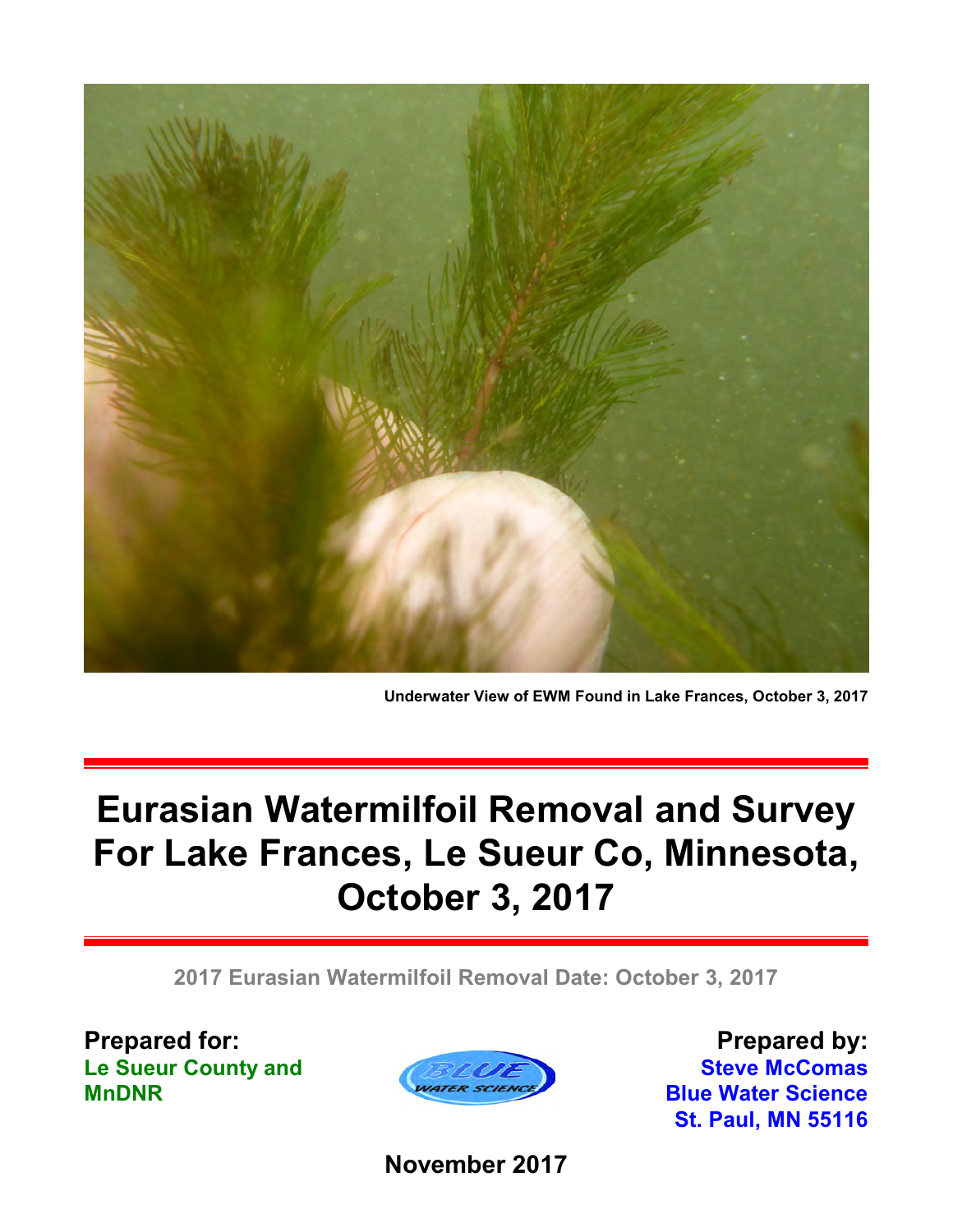## **Eurasian Watermilfoil Removal and Survey For Lake Frances, Le Sueur Co, Minnesota, October 3, 2017**

Eurasian watermilfoil (EWM) was documented by the MnDNR survey in Lake Frances on August 23 and 29, 2017. For EWM control, hand pulling was the preferred method because of the number of native species present including northern watermilfoil. On October 3, 2017, Blue Water Science hand pulled all the Eurasian watermilfoil that was observed within a 2.13 acre area (Figure 1).



**Figure 1. MnDNR permitted hand removal area for Eurasian watermilfoil (map is from MnDNR).**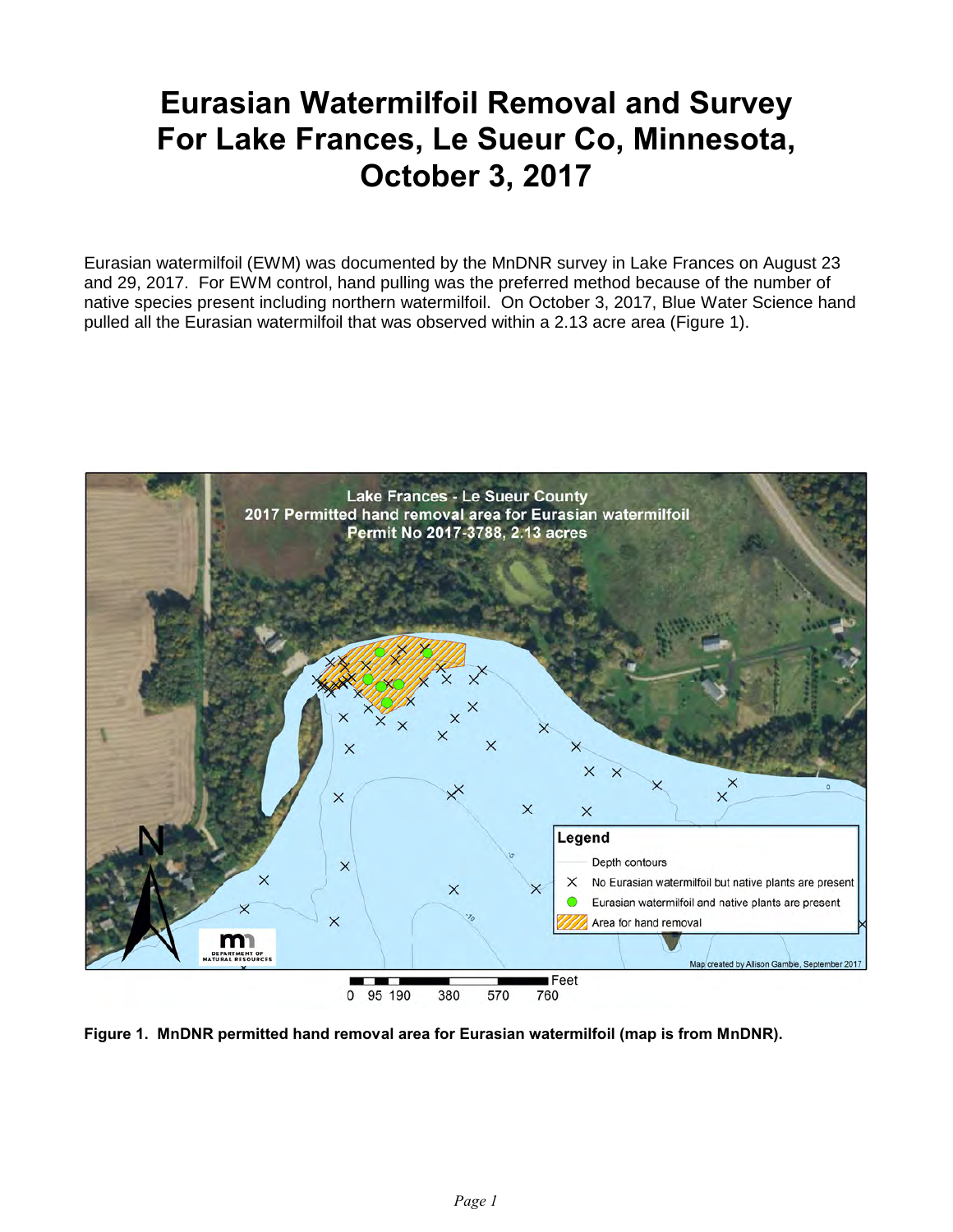### **Results of EWM Hand Removal Conducted on October 3, 2017**



**Figure 2. Eurasian watermilfoil hand-pulling removal location on October 3, 2017.** 



**Figure 3. [left] EWM was removed from Lake Frances on October 3, 2017. Plants were put into tubs and removed from the lake. Plants were disposed in a compose site. [right] Some EWM floating fragments in the removal area were found to have rootlets growing. It is**

**possible floating fragments had previously drifted to other parts of Lake Frances. Autofragmentation by EWM is natural and occurs annually with EWM stems.**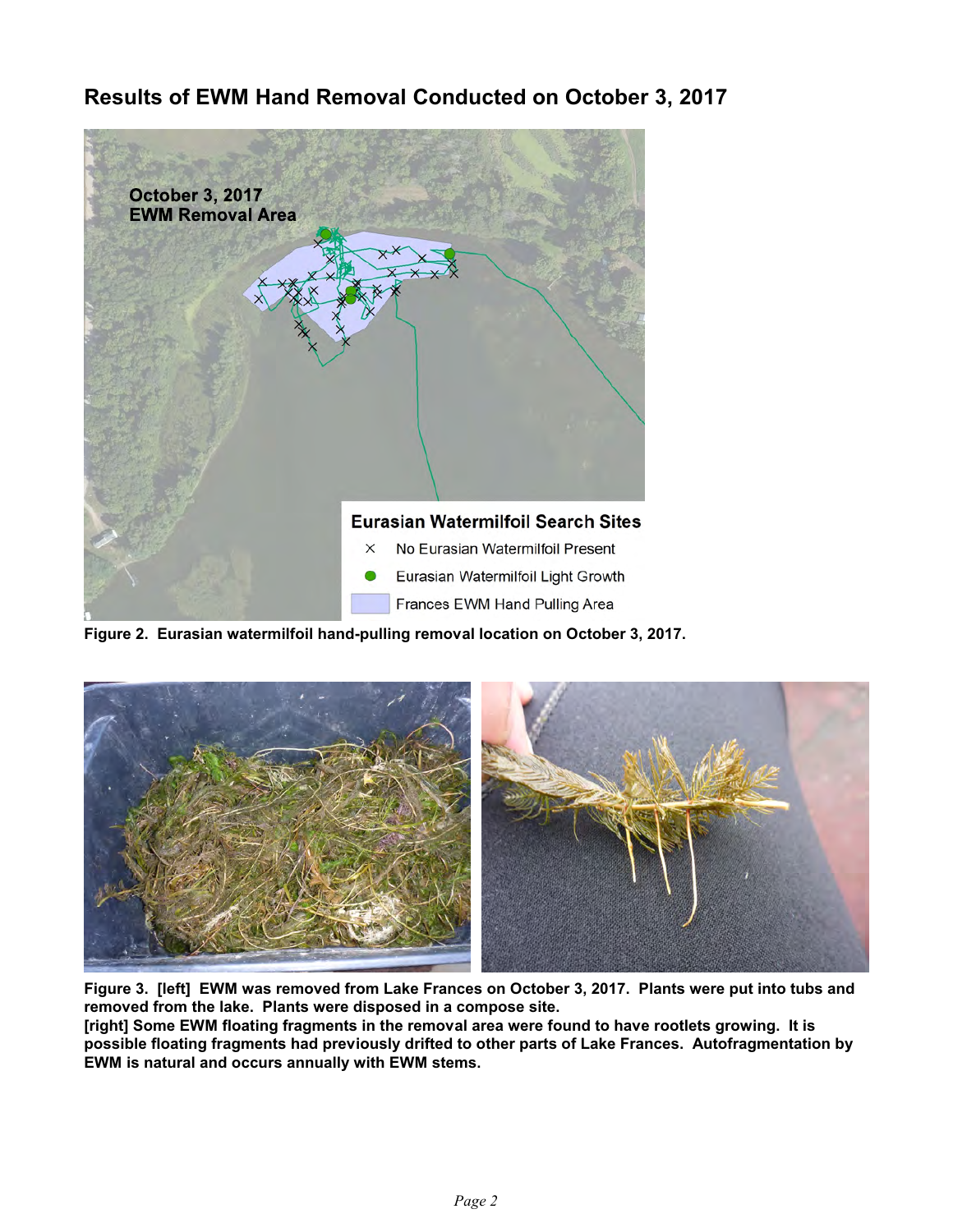## **Native Plants in the EWM Management Area**



**Figure 4. Native species were common in the EWM management area (source: MnDNR).**



**Figure 5. [left] Northern watermilfoil, a native species that looks a lot like Eurasian watermilfoil. [right] Broadleaf pondweed, a native species commonly found in the EWM management area.**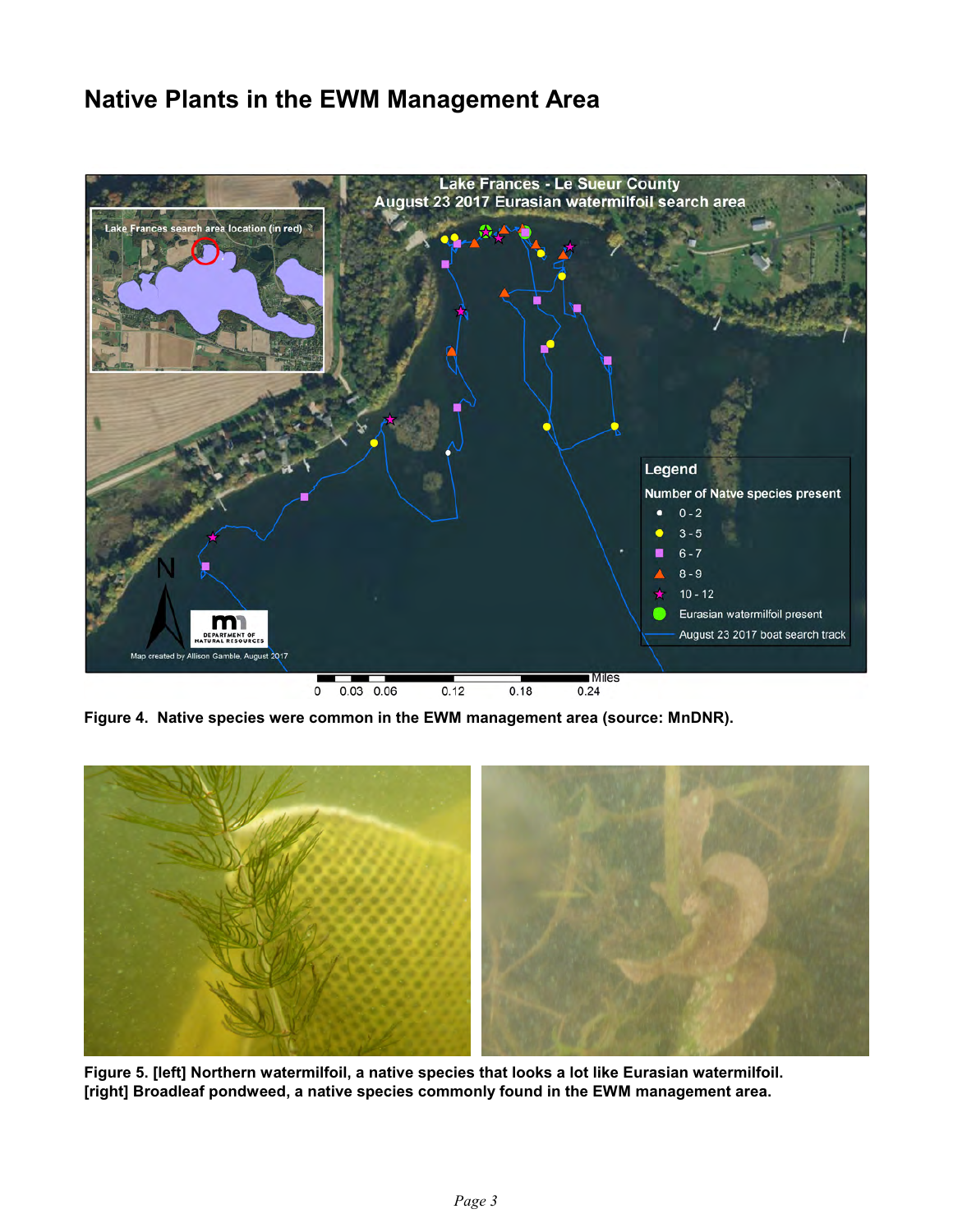## **EWM Distribution in Lake Frances**



**Figure 6. [top] Sample points were taken by Blue Water Science in a meander survey at locations around Lake Frances on October 3, 2017. These points complement the survey conducted by MnDNR [right] in August of 2017. Aquatic plant data for individual sites in October can be found in the Appendix.**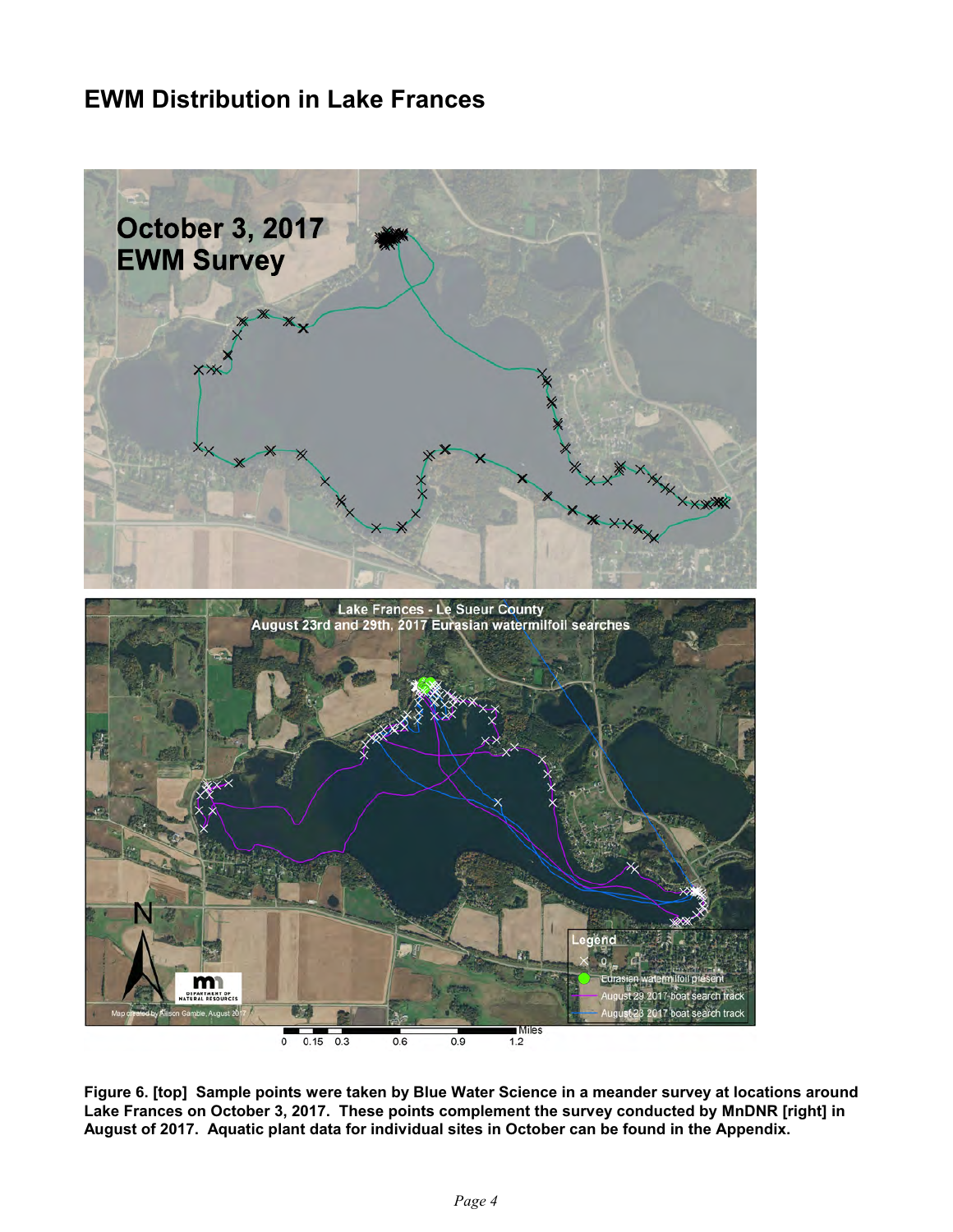## **APPENDIX**

#### Lake Frances Eurasian Watermilfoil Search October 3, 2017



#### Lake Frances Eurasian Watermilfoil Search October 3, 2017



UTM NAD 1983<br>Blue Water Science

**Maps of site locations.**

UTM NAD 1983<br>Blue Water Science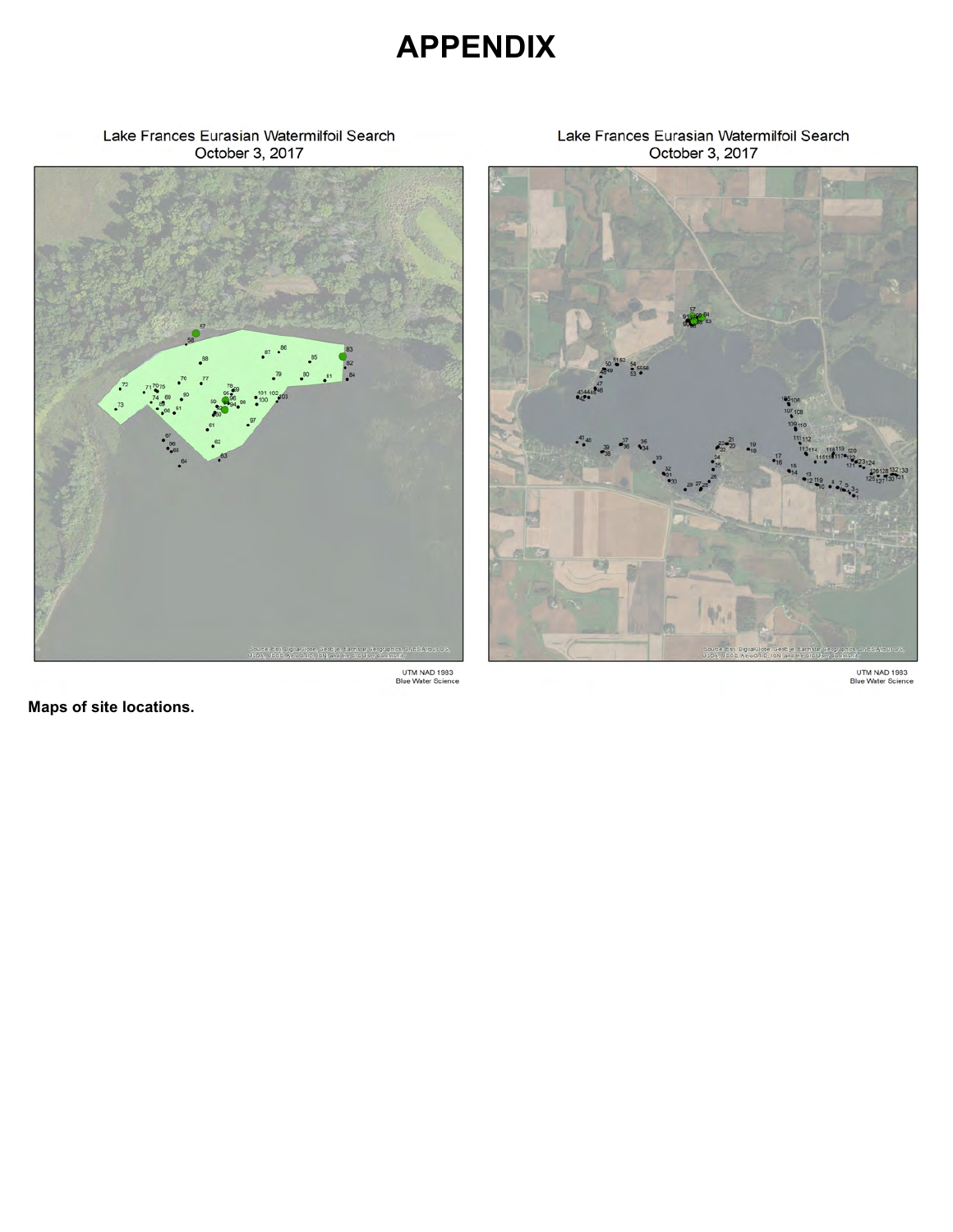#### **Table A1. Aquatic plant occurrence in Lake Frances on October 3, 2017.**

| Site                 | (f <sub>t</sub> )                         | Depth Cabbage                    | Chara                                     | Clasp-<br>ingleaf            |                                  | Coontail Curlyleaf EWM       |                              |                              |              | Flatstem Illinois Marigold Naiads |                                  | Nitella                        | NWM                          | Sago                | Water<br>celery                  | Water<br>stargrass               | White-<br>stem                 | No<br>Plants                 | Notes                                     |
|----------------------|-------------------------------------------|----------------------------------|-------------------------------------------|------------------------------|----------------------------------|------------------------------|------------------------------|------------------------------|--------------|-----------------------------------|----------------------------------|--------------------------------|------------------------------|---------------------|----------------------------------|----------------------------------|--------------------------------|------------------------------|-------------------------------------------|
| $\mathbf{1}$         | $\overline{7}$                            |                                  |                                           |                              | $\mathbf{1}$                     | $\mathbf{1}$                 |                              |                              |              |                                   |                                  |                                |                              |                     |                                  |                                  |                                |                              |                                           |
| $\overline{2}$<br>3  | $\overline{\mathbf{8}}$<br>$\overline{7}$ |                                  |                                           |                              | $\overline{2}$<br>$\overline{3}$ | $\mathbf{1}$                 |                              |                              |              |                                   |                                  |                                |                              |                     | $\overline{1}$                   |                                  |                                |                              |                                           |
| 4                    | $\overline{7}$                            |                                  |                                           |                              | $\overline{2}$                   |                              |                              |                              |              |                                   |                                  |                                |                              |                     | $\mathbf{1}$                     |                                  |                                |                              |                                           |
| 5                    | 8                                         |                                  |                                           |                              | $\overline{2}$                   |                              |                              |                              |              |                                   |                                  |                                |                              |                     |                                  |                                  |                                |                              |                                           |
| 6                    | $\overline{4}$                            |                                  | $\mathbf{1}$                              |                              |                                  |                              |                              |                              |              |                                   |                                  |                                | $\mathbf{1}$                 |                     |                                  |                                  |                                |                              |                                           |
| $\overline{7}$<br>8  | $\overline{4}$<br>5                       |                                  | $\mathbf{1}$<br>$\sqrt{2}$                | $\mathbf{1}$                 |                                  | $\mathbf{1}$                 |                              |                              |              |                                   | $\mathbf{1}$<br>$\mathbf{1}$     |                                | $\mathbf{1}$                 |                     | $\mathbf{1}$<br>$\mathbf{1}$     |                                  |                                |                              |                                           |
| $\overline{9}$       | 5                                         |                                  | $\overline{2}$                            |                              |                                  |                              |                              |                              |              |                                   |                                  |                                |                              |                     |                                  |                                  |                                | $\mathbf{1}$                 |                                           |
| 10                   | 5                                         |                                  |                                           |                              |                                  |                              |                              |                              |              |                                   |                                  |                                |                              |                     |                                  |                                  |                                |                              |                                           |
| 11<br>12             | 6<br>$\overline{7}$                       |                                  | $\sqrt{2}$<br>$\mathbf{1}$                |                              |                                  |                              |                              |                              |              |                                   | $\mathbf{1}$                     |                                |                              |                     | $\mathbf{1}$                     |                                  |                                |                              |                                           |
| 13                   | 8                                         |                                  | $\overline{2}$                            |                              |                                  |                              |                              |                              |              |                                   | $\mathbf{1}$                     |                                |                              |                     | $\mathbf{1}$                     |                                  |                                |                              |                                           |
| 14<br>15             | 6                                         |                                  | $\overline{2}$<br>$\overline{\mathbf{c}}$ |                              | $\mathbf{1}$<br>$\mathbf{1}$     |                              |                              |                              |              |                                   | $\mathbf{1}$                     |                                |                              |                     | $\mathbf{1}$                     |                                  |                                |                              |                                           |
| 16                   | 6<br>6                                    |                                  |                                           |                              | $\mathbf{1}$                     |                              |                              |                              |              |                                   | $\mathbf{1}$                     |                                |                              |                     | $\mathbf{1}$                     |                                  | $\mathbf{1}$                   |                              |                                           |
| 17                   | 6                                         |                                  |                                           |                              | $\mathbf{1}$                     |                              |                              |                              |              |                                   | $\overline{2}$                   |                                |                              |                     |                                  |                                  |                                |                              |                                           |
| 18<br>19             | 6<br>$\overline{7}$                       |                                  | $\overline{2}$                            | $\mathbf{1}$                 |                                  |                              |                              |                              |              |                                   |                                  |                                | $\mathbf{1}$                 |                     |                                  |                                  |                                | $\mathbf{1}$                 |                                           |
| 20                   | $\overline{7}$                            |                                  |                                           |                              | $\overline{2}$                   |                              |                              |                              |              |                                   | $\mathbf{1}$                     |                                |                              |                     |                                  |                                  |                                |                              |                                           |
| 21                   | $\overline{7}$                            |                                  | $\overline{2}$                            |                              |                                  |                              |                              |                              |              |                                   | $\overline{2}$                   |                                |                              |                     |                                  |                                  |                                |                              |                                           |
| 22<br>$\frac{1}{23}$ | $\overline{7}$<br>6                       |                                  |                                           |                              | $\mathbf{1}$                     | $\mathbf{1}$                 |                              |                              | $\mathbf{1}$ |                                   |                                  |                                |                              |                     | $\mathbf{1}$                     | $\mathbf{1}$<br>$\mathbf{1}$     |                                |                              |                                           |
| 24                   | 6                                         |                                  |                                           |                              |                                  |                              |                              |                              |              |                                   |                                  |                                |                              |                     |                                  |                                  |                                |                              |                                           |
| $\frac{25}{26}$      | $\overline{7}$                            |                                  |                                           |                              |                                  |                              |                              |                              |              |                                   |                                  |                                |                              |                     |                                  |                                  |                                |                              |                                           |
| 27                   | 8<br>$5\phantom{.0}$                      |                                  |                                           | $\mathbf{1}$<br>$\mathbf{1}$ | $\mathbf{1}$<br>$\overline{3}$   |                              |                              |                              |              |                                   |                                  |                                | $\mathbf{1}$                 |                     |                                  |                                  | $\mathbf{1}$                   |                              |                                           |
| 28                   | $\overline{7}$                            |                                  |                                           |                              |                                  |                              |                              |                              |              |                                   |                                  |                                |                              |                     |                                  |                                  |                                |                              |                                           |
| 29                   | $\overline{7}$                            |                                  |                                           |                              |                                  |                              |                              |                              | $\mathbf{1}$ |                                   |                                  |                                |                              |                     |                                  |                                  |                                |                              |                                           |
| $30\,$<br>31         | 6<br>6                                    |                                  |                                           |                              | $\mathbf{3}$<br>$\mathbf{1}$     |                              |                              |                              |              |                                   |                                  |                                | $\mathbf{1}$                 |                     |                                  |                                  |                                |                              |                                           |
| 32                   |                                           |                                  |                                           |                              |                                  |                              |                              |                              |              |                                   |                                  |                                |                              |                     |                                  |                                  |                                |                              |                                           |
| $\frac{33}{34}$      |                                           |                                  |                                           |                              |                                  |                              |                              |                              |              |                                   |                                  |                                |                              |                     |                                  |                                  |                                |                              |                                           |
| 35                   | $5\overline{)}$<br>5                      |                                  |                                           |                              | $\overline{2}$<br>$\overline{2}$ |                              |                              | $\mathbf{1}$<br>$\mathbf{1}$ |              |                                   |                                  |                                | $\mathbf{1}$                 |                     | $\overline{1}$<br>$\mathbf{1}$   |                                  |                                |                              |                                           |
| 36                   | $\sqrt{5}$                                |                                  | $\mathbf{1}$                              |                              |                                  |                              |                              |                              |              |                                   |                                  |                                |                              |                     |                                  |                                  |                                |                              |                                           |
| 37                   | $5\phantom{.0}$                           |                                  | $\mathbf{1}$                              |                              |                                  |                              |                              |                              |              |                                   |                                  |                                |                              |                     | $\mathbf{1}$                     |                                  |                                |                              |                                           |
| 38<br>39             | $5\phantom{.0}$<br>5                      |                                  |                                           |                              | $\mathbf{1}$<br>$\overline{3}$   |                              |                              |                              |              | $\overline{1}$                    |                                  |                                | $\mathbf{1}$                 |                     |                                  |                                  | $\mathbf{1}$                   |                              |                                           |
| 40                   | 5                                         |                                  |                                           |                              |                                  |                              |                              |                              |              |                                   |                                  |                                |                              |                     |                                  |                                  |                                |                              |                                           |
| 41                   | $\overline{4}$                            |                                  | $\sqrt{2}$<br>$\overline{2}$              |                              | $\mathbf{1}$                     |                              |                              |                              |              |                                   | $\mathbf{1}$                     |                                |                              |                     | $\mathbf{1}$                     |                                  |                                |                              |                                           |
| 42<br>43             | $\overline{4}$<br>$\overline{7}$          |                                  | $\mathbf{1}$                              |                              | $\mathbf{1}$                     | $\mathbf{1}$<br>$\mathbf{1}$ |                              |                              |              |                                   |                                  | $\mathbf{1}$                   |                              |                     | $\mathbf{1}$                     |                                  |                                |                              |                                           |
| 44                   | 6                                         |                                  | $\mathbf{1}$                              |                              |                                  |                              |                              |                              |              |                                   | $\mathbf{1}$                     |                                |                              |                     | $\overline{1}$                   |                                  |                                |                              |                                           |
| 45<br>46             | $\sqrt{5}$<br>9                           |                                  | $\overline{2}$                            |                              | $\overline{2}$                   |                              |                              |                              |              |                                   | $\mathbf{1}$                     |                                |                              |                     | $\overline{2}$                   |                                  |                                |                              |                                           |
| 47                   | 8                                         |                                  |                                           |                              | $\overline{2}$                   |                              |                              |                              |              | $\mathbf{1}$                      |                                  |                                |                              |                     |                                  |                                  |                                |                              |                                           |
| 48                   | 10                                        |                                  |                                           |                              | $\mathbf{1}$                     |                              |                              |                              |              |                                   |                                  |                                |                              |                     |                                  |                                  |                                |                              |                                           |
| 49<br>50             | $\overline{4}$<br>$\overline{4}$          |                                  |                                           |                              | $\mathbf{1}$<br>$\mathbf{1}$     | $\mathbf{1}$                 |                              | $\overline{1}$               |              |                                   |                                  |                                |                              |                     | $\overline{2}$                   |                                  |                                |                              |                                           |
| 51                   | 5                                         |                                  |                                           |                              |                                  | $\mathbf{1}$                 |                              |                              |              |                                   |                                  |                                | $\mathbf{1}$                 |                     |                                  |                                  |                                |                              |                                           |
| 52                   | 6                                         |                                  |                                           |                              | $\mathbf{1}$                     |                              |                              |                              |              |                                   |                                  |                                | $\mathbf{1}$                 |                     |                                  |                                  |                                |                              |                                           |
| 53<br>54             | 5<br>$5\phantom{.0}$                      |                                  |                                           | $\mathbf{1}$<br>$\mathbf{1}$ |                                  |                              |                              |                              |              |                                   | $\overline{2}$<br>$\overline{2}$ |                                | $\mathbf{1}$<br>$\mathbf{1}$ |                     | $\mathbf{1}$<br>$\mathbf{1}$     |                                  |                                |                              |                                           |
| 55                   | $\sqrt{5}$                                |                                  | $\overline{2}$                            |                              |                                  |                              |                              |                              | $\mathbf{1}$ |                                   |                                  |                                |                              | $\mathbf{1}$        |                                  |                                  |                                |                              |                                           |
| 56                   | 5                                         |                                  | $\overline{2}$                            |                              |                                  |                              |                              |                              |              |                                   |                                  |                                |                              |                     |                                  |                                  |                                |                              |                                           |
| 57                   |                                           |                                  |                                           |                              |                                  |                              | $\mathbf{1}$<br>$\mathbf{1}$ |                              |              |                                   |                                  |                                |                              |                     |                                  |                                  |                                |                              | EWM removal<br>EWM removal<br>EWM removal |
| $\frac{83}{93}$      |                                           |                                  |                                           |                              |                                  |                              | $\mathbf{1}$                 |                              |              |                                   |                                  |                                |                              |                     |                                  |                                  |                                |                              |                                           |
| 95                   |                                           |                                  |                                           |                              |                                  |                              | $\mathbf{1}$                 |                              |              |                                   |                                  |                                |                              |                     |                                  |                                  |                                |                              | EWM removal                               |
| 104<br>105           | 10<br>ಠ                                   |                                  |                                           |                              |                                  |                              |                              |                              |              |                                   | $\mathbf{1}$<br>$\overline{2}$   |                                |                              |                     | $\mathbf{1}$                     |                                  |                                |                              |                                           |
| 106                  | $\overline{7}$                            |                                  |                                           |                              |                                  |                              |                              |                              |              |                                   | $\overline{2}$                   |                                |                              |                     | $\mathbf{1}$                     |                                  |                                |                              |                                           |
| 107                  | 6                                         |                                  |                                           |                              |                                  |                              |                              |                              |              |                                   |                                  |                                |                              |                     |                                  |                                  |                                | $\overline{1}$               |                                           |
| 108<br>109           | 6<br>5                                    |                                  |                                           |                              |                                  |                              |                              |                              |              |                                   |                                  |                                |                              |                     |                                  |                                  |                                | $\mathbf{1}$<br>$\mathbf{1}$ |                                           |
| 110                  | 6                                         |                                  |                                           |                              |                                  |                              |                              |                              |              |                                   | $\overline{2}$                   |                                |                              |                     |                                  |                                  |                                |                              |                                           |
| 111                  | 5                                         |                                  | $\mathbf{1}$                              |                              |                                  |                              |                              |                              |              |                                   |                                  |                                |                              |                     | $\overline{1}$                   |                                  |                                | $\mathbf{1}$                 |                                           |
| 112<br>113           | 6<br>5                                    |                                  |                                           |                              |                                  |                              |                              |                              |              |                                   | $\mathbf{1}$                     | $\mathbf{1}$                   | $\mathbf{1}$                 |                     | $\mathbf{1}$                     |                                  |                                |                              |                                           |
| 114                  | 6                                         |                                  |                                           | $\mathbf{1}$                 |                                  |                              |                              |                              |              |                                   |                                  |                                | $\overline{2}$               |                     | $\overline{2}$                   |                                  |                                |                              |                                           |
| 115<br>116           | 19<br>17                                  |                                  |                                           |                              |                                  |                              |                              |                              |              |                                   |                                  |                                |                              |                     |                                  |                                  |                                | $\mathbf{1}$<br>$\mathbf{1}$ |                                           |
| 117                  | $\overline{4}$                            |                                  |                                           |                              | $\mathbf{3}$                     |                              |                              |                              |              |                                   |                                  |                                |                              |                     |                                  |                                  |                                |                              |                                           |
| 118                  | $\overline{4}$                            |                                  |                                           |                              | $\mathbf{1}$                     |                              |                              |                              |              |                                   |                                  |                                |                              |                     |                                  |                                  |                                |                              |                                           |
| 119<br>120           | $\overline{4}$<br>$\overline{4}$          |                                  |                                           |                              | $\overline{2}$<br>$\mathbf{1}$   |                              |                              | $\mathbf{1}$                 |              |                                   | $\mathbf{1}$                     | $\mathbf{1}$                   |                              |                     | $\mathbf{1}$                     |                                  |                                |                              |                                           |
| 121                  | 3                                         | $\mathbf{1}$                     |                                           |                              | $\overline{2}$                   |                              |                              |                              |              | $\overline{2}$                    |                                  |                                |                              |                     |                                  |                                  |                                |                              |                                           |
| 122                  | 4                                         | $\mathbf{1}$                     |                                           |                              | $\overline{2}$                   |                              |                              |                              |              | $\sqrt{2}$                        |                                  |                                |                              |                     |                                  |                                  |                                |                              |                                           |
| 123<br>124           | 6<br>6                                    |                                  |                                           |                              |                                  |                              |                              |                              |              | $\mathbf{1}$<br>$\mathbf{1}$      |                                  |                                | $\mathbf{1}$                 |                     | $\overline{2}$<br>$\overline{2}$ |                                  |                                |                              |                                           |
| 125                  | 10                                        |                                  |                                           |                              | $\overline{2}$                   | $\mathbf{1}$                 |                              |                              |              |                                   |                                  |                                |                              |                     |                                  |                                  |                                |                              |                                           |
| 126                  | 8                                         |                                  |                                           | $\mathbf{1}$                 |                                  |                              |                              |                              |              |                                   |                                  |                                |                              |                     | $\overline{2}$                   |                                  |                                |                              |                                           |
| 127<br>128           | 6<br>6                                    |                                  |                                           | $\mathbf{1}$                 |                                  |                              |                              |                              |              |                                   |                                  |                                | $\mathbf{1}$                 |                     | $\overline{1}$                   |                                  |                                |                              |                                           |
| 129                  | 6                                         |                                  |                                           |                              |                                  |                              |                              |                              |              |                                   |                                  |                                | $\mathbf{1}$                 |                     | $\mathbf{1}$                     |                                  |                                |                              |                                           |
| 130                  | 6                                         |                                  |                                           |                              |                                  |                              |                              |                              |              |                                   |                                  |                                | $\mathbf{1}$                 |                     |                                  |                                  |                                |                              |                                           |
| 131<br>132           | 6<br>6                                    |                                  |                                           |                              |                                  |                              |                              |                              |              | $\mathbf{1}$                      |                                  |                                |                              |                     |                                  |                                  |                                |                              |                                           |
| 133                  | 5                                         |                                  |                                           | $\mathbf{1}$                 |                                  | $\mathbf{1}$                 |                              |                              |              |                                   |                                  |                                |                              |                     | $\overline{3}$                   |                                  |                                |                              |                                           |
| Average              |                                           | 1.0                              | 1.6                                       | 1.0<br>10                    | 1.6                              | 1.0                          | 1.0<br>$\overline{4}$        | 1.0<br>$\overline{4}$        | 1.0          | 1.3                               | 1.4<br>20                        | 1.0                            | 1.1<br>17                    | 1.0<br>$\mathbf{1}$ | 1.3                              | 1.0                              | 1.0                            |                              |                                           |
|                      | Occur (90 sites)<br>% occur               | $\overline{2}$<br>$\overline{2}$ | 21<br>23                                  | 11                           | 34<br>38                         | 10<br>11                     | $\overline{4}$               | $\overline{4}$               | 3<br>3       | $\overline{7}$<br>$\overline{8}$  | 22                               | $\mathbf{3}$<br>$\overline{3}$ | 19                           | $\mathbf{1}$        | 32<br>36                         | $\overline{2}$<br>$\overline{2}$ | $\mathbf{3}$<br>$\overline{3}$ | 8                            |                                           |